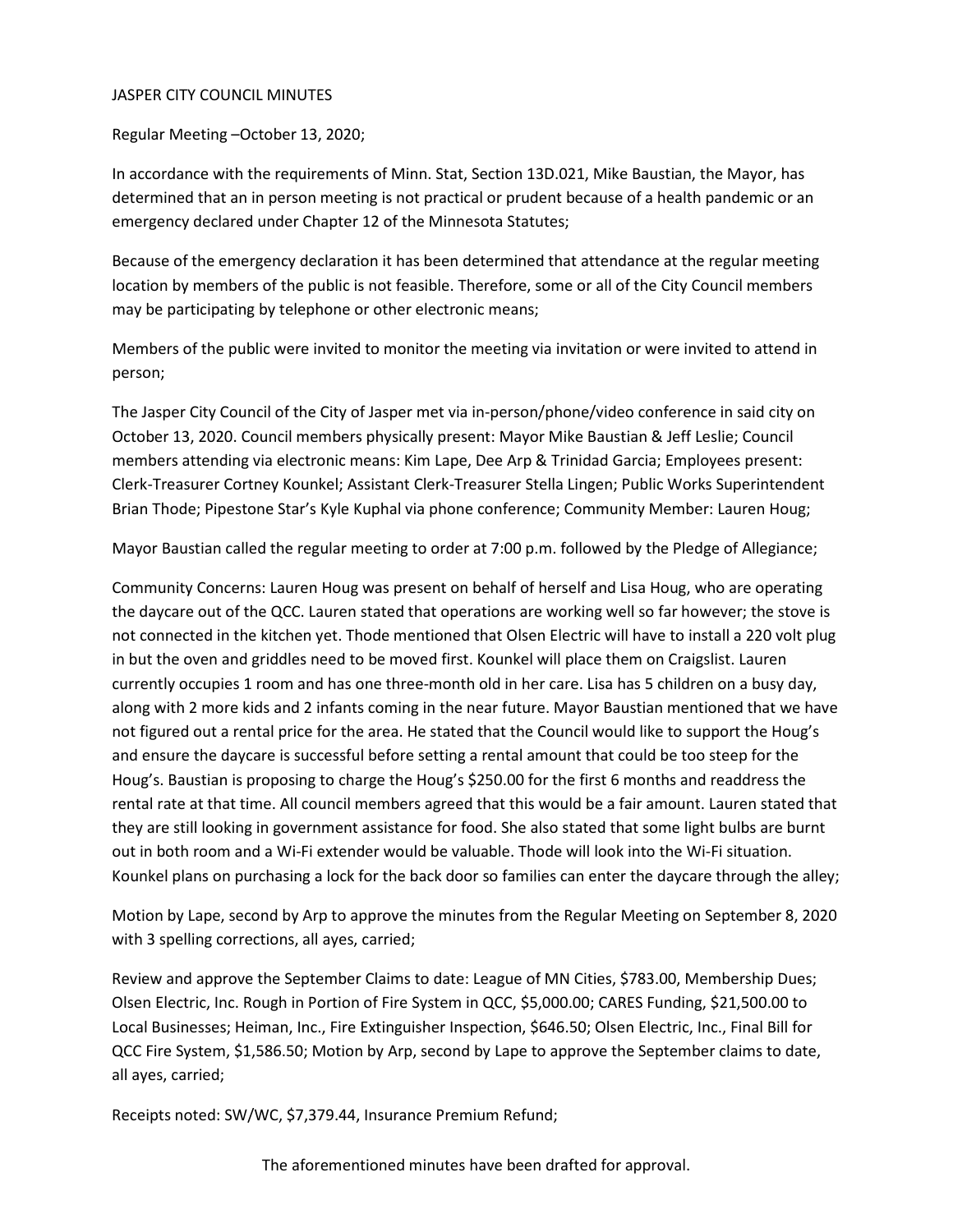## DELINQUENT SEWER/WATER/GARBAGE:

The delinquent sewer, water and garbage report was discussed with the Council. Kounkel provided the Council with recent tax rolls for a specific property in Jasper;

As discussed at the September Council Meeting, the city is currently looking into changing the SWG late fee which is currently set at \$10.00 to a higher amount. As mentioned at the previous meeting, some cities go by a percentage while others have a stricter amount than \$10.00. After placing a questionnaire on the ListServ, Kounkel heard from the following cities regarding their late fee for SWG accounts. The amounts are listed as follows:

- Stacy: \$12.00 plus 10% of balance;
- Finlayson: \$15.00;
- Barrett: 5%;
- Garfield: \$35.00;
- Round Lake: 10%;
- Courtland: \$10 plus 1.5% of past due;
- Claremont: 8%;
- Center City \$30;
- Cook 10%;
- Orr: \$5;
- Lafayette: \$15.00;
- Sanborn: \$15.00;
- Ranier: \$25.00;

Based off of the other cities late fee charges, the City of Jasper would like to increase the late fee from \$10.00 to \$25.00 while keeping the disconnect/reconnect fee at \$100.00 (\$50.00 for water, \$50 for sewer). Once services are disconnected, Public Works will have 72 hours to reconnect the services. This is due to residents continuously ignoring the notice sent from the city until their services are suspended. The residents then want their water turned on ASAP. Thode also mentioned that the city should initiate a fee for snowbirds that have their services disconnected while they vacation down south during the cold months. Previously, the city did not have a fee for this service. Thode recommends setting the fee at \$25.00 for the shut off and \$25.00 for when services are reconnected. Motion by Lape, second by Leslie to increase the City of Jasper's SWG late fee from \$10.00 to \$25.00; allowing the Public Works Department 72 hours to reconnect service after disconnection has occurred; and initiating a \$25.00 charge for snowbirds when services are disconnected during winter months and a \$25.00 charge when services are reconnected in the spring; all effective January 1, 2021, all ayes, carried;

# Wellness Center/QCC:

Midwest Alarm and State Fire Marshall Inspection Reports were provided for the Council to review;

NEW BUSINESS: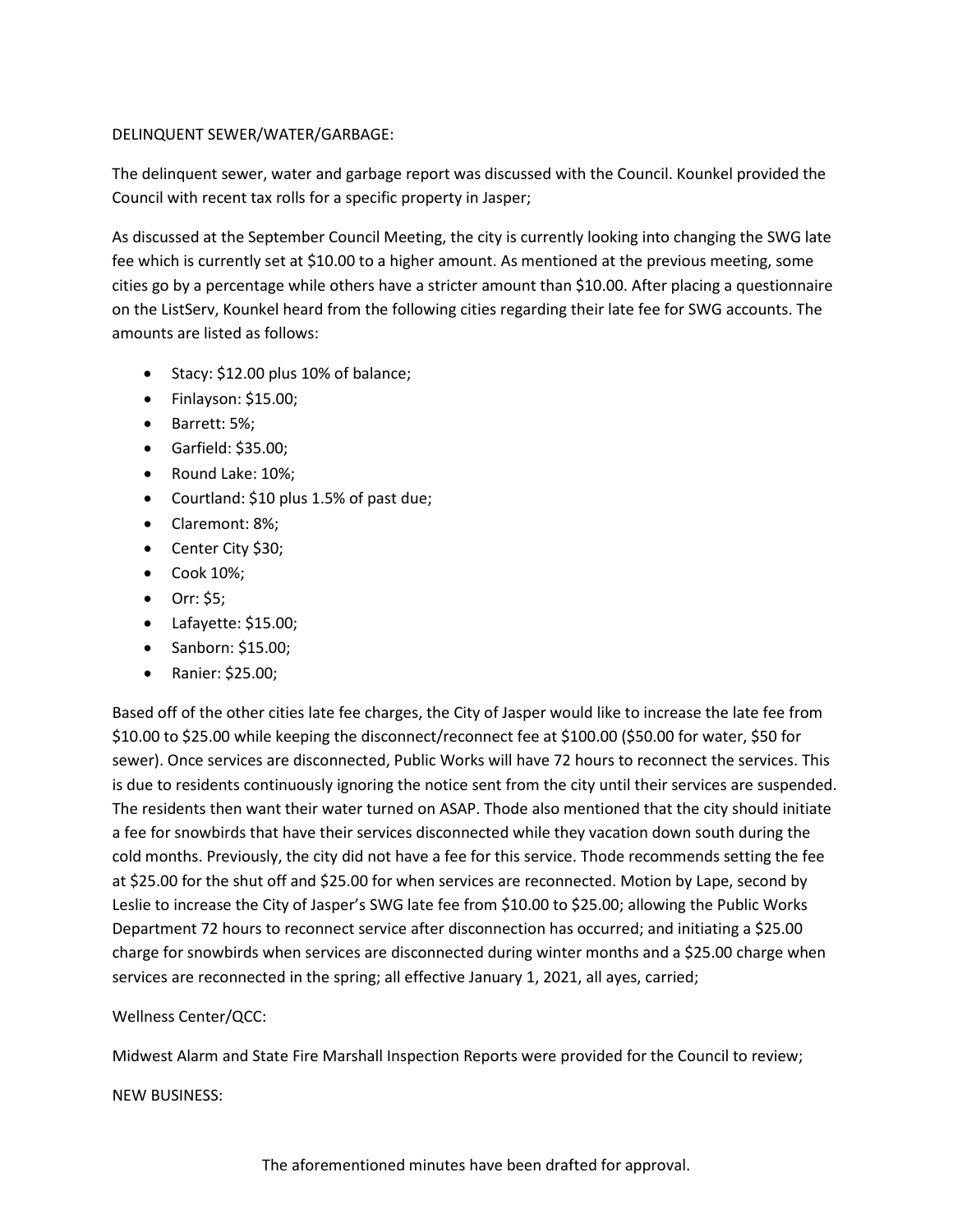Baustian, Lape and Kounkel met prior to the Council meeting to review the Coronavirus Aid, Relief and Economic Security Act Fund (CARES) applications. No additional applications were received from local businesses. Motion by Arp, seconded by Garcia to allocate an additional \$3,000.00 to the Jasper Volunteer Fire Department; an additional \$3,000 to the Jasper Community Ambulance, \$600.00 for office supplies correlating to Covid-19 procedures; \$2,900.00 for sanitizing products, all ayes, carried. Additional funds are still available. Therefore, if the Fire Department or Ambulance Association has any additional expenses associated with Covid-19 Preparedness, documentation will be needed by November 9, 2020. Garcia questioned whether the city could share these sanitizing products with residents. The plan discussed between Baustian, Lape & Kounkel was to offer some products to the local businesses to ensure they are compliant with the Department of Health's recommendations. Kounkel will look into whether the city can share these supplies with community residents and bring the information back to the Council;

Heiman, Inc. recently completed our fire extinguisher inspections. Heiman, Inc. recommended that the city place a fire extinguisher in the Ford Tractor, IH Dump Truck, Case Tractor, Sweeper, Jetter, Chevy Dump Truck and Plow Truck. According to Thode, most of the extinguishers would sit without being used; therefore, whenever the trucks are in use, the extra fire extinguishers from the city shop are placed in the equipment being used. Thode's recommendation is to not spend additional funds on equipment that is not being used;

### OLD BUSINESS:

As discussed at the September Council meeting Internet Access at Truck Parking/Yard Waste was required as the city previously fed the cameras off of Jasper Sunrise's internet feed. Thode was able to connect the cameras to QCC internet feed as it was a straight shot to the cameras. No additional installation of services was required;

## PUBLIC WORKS REPORT:

Land Use permits issued during September were as followed:

• John Haack, 518  $4<sup>th</sup>$  Street West, Utility Shed;

A bid for a John Deere Loader Tractor was presented to the Council. The old tractor that the Public Works Department is currently using could be used in the future if a large amount of snow falls. The John Deere Loader Tractor would come in handy for hanging Christmas décor. The Council and Public Works Department have been contemplating the purchase of a new tractor for some time while continuing to maintain the old tractor. More money will be put towards repairs than what the old tractor is worth. Thode will ask the John Deere Implement about a warranty and find out more information about the bucket;

Thode provided a quote for the planting of 19 additional trees at the cemetery. Due to Covid-19, Sunnyside Nursery is unsure on when they will be able to get the trees in, however, it was recommended to order them now. The trees will cost \$119.00 per tree for a total of \$2,261.00. Thode also mentioned to plant a hybrid, seedless cotton at the campground. The cotton tree is fast growing